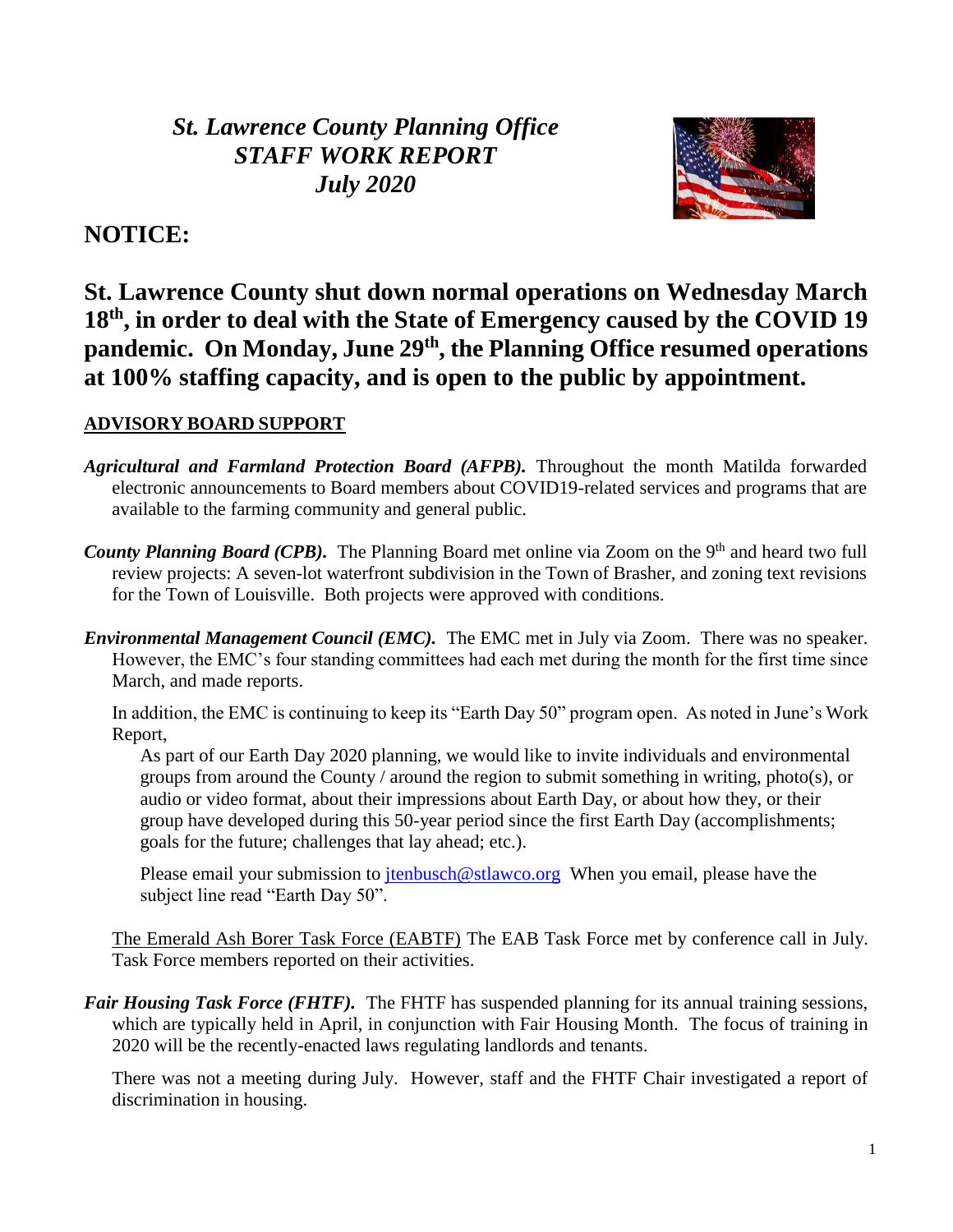#### **BOARD OF LEGISLATORS**

- *Emergency Response to COVID 19.* The Planning Office has been assisting with the County's COVID-19 response in several ways. Efforts include helping to staff the Emergency Operations Center (see separate section below) and mapping and locational analysis of COVID cases.
- *Census 2020.* Staff are working with the County's Complete Count Committee. The Committee met once during July.

During July, staff worked with the League of Women Voters to send out Census info for distribution at food distribution sites; compiled a weekly update of Census response rates by towns in SLC; published a weekly series of graphics that can be further distributed by other members of the Complete Count Committee; etc.

Staff worked with the SLC Highway Department and 12 County towns to coordinate placement of two digital message boards for Census promotion. Highway staff will move the message boards on a weekly or bi-weekly basis, depending on the town, from 7/30-10/12.

#### *Jones & Laughlin (J&L) Site*.

- $\triangleright$  During the June technical (clean-up) conference call with DEC, it was determined that calls will now be held every other month, therefore, the next call will be in August 2020.
- *Marine Sanctuary Assessment.* Staff have been researching the proposed Lake Ontario Marine Sanctuary and provided background to Board of Legislators in July. Additional information will be presented to the Board in August.
- *Space Study***.** Staff are assisting with an assessment of County space needs in the City of Ogdensburg. This project is on hold at the present time.

## **COMMUNITY / ECONOMIC DEVELOPMENT**

*Community Development Block Grants (CDBG).* The Planning Office administers three open grants: the Septic Tank Replacement Assistance Program (STRAP); the 23<sup>rd</sup> round of the Direct Homeownership Assistance Program, and the third round of its Countywide Housing Rehabilitation Program (CHRP 3).

In July, the Planning Office prepared Project Status Reports for the open grants; these were submitted to the NYS Office of Community Renewal.

Staff received a Release of Funds (RROF) from OCR for CHRP 3.

The Grant Administration Plan is in progress and staff is compiling required documentation to submit to NYS Office of Community Renewal (OCR) before we request funds. The Plan covers such things as: program summary, program requirements & policies (eligible activities, national objectives, required program policies), and the grant administrative cycle (contract execution & start-up, environmental review, project implementation, compliance files & reporting).

*Lead Hazard Abatement Program*. This \$1 million award from the US Department of Housing and Urban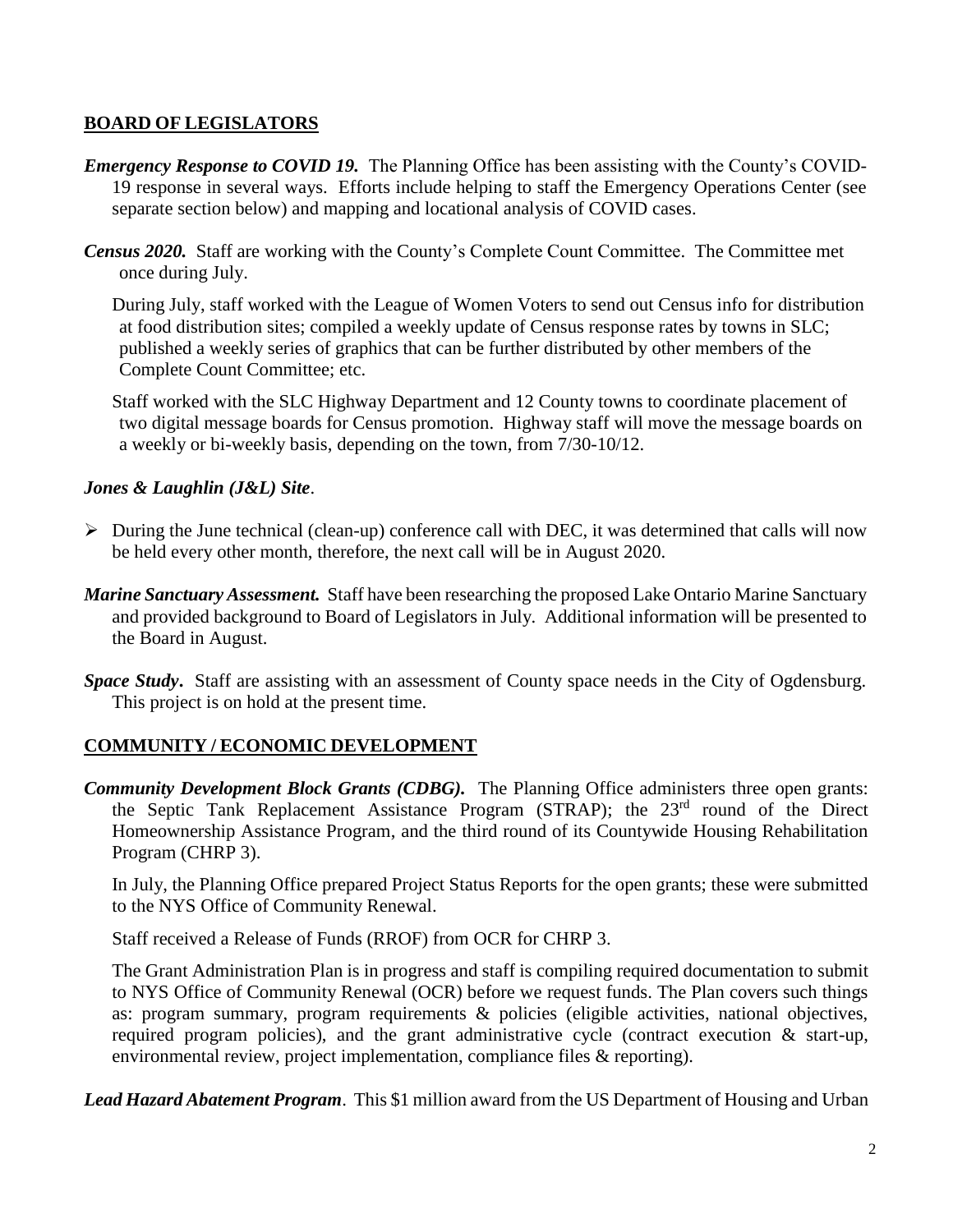Development (HUD) is providing lead-based paint stabilization, or abatement assistance, to up to 52 households throughout the county. In July, the Planning Office, in consultation with its partners, the North Country Housing Council and the SLC Public Health Dept, continued to re-open its Lead Hazard Abatement program while adhering to rules put forward by Gov. Cuomo for construction work during the COVID19 pandemic.

*Village of Potsdam Downtown Revitalization Initiative (DRI).* The Planning Office is participating as a project partner on the Local Planning Committee (LPC) for the Potsdam DRI. This project is currently on hold but a restart is scheduled for August. The project website is: [https://potsdamdri.com/.](https://potsdamdri.com/)

### **EMERGENCY OPERATIONS CENTER (EOC)**

*Daily Activity.* Staff, on a rotating basis, share in the daily EOC duties from their respective offices in Public Safety Complex. EOC operation consists of answering phones and logging and distributing COVID-19 resources requests, completing daily operations records, and mapping (see below).

## **GEOGRAPHIC INFORMATION SYSTEM**

- *COVID19 Mapping.* Since March 31<sup>st</sup>, Dakota has prepared daily maps for the County's Public Health Department to track positive, active, and regional cases of COVID-19.
- *Public Transportation Bus Routes.* To date, Dakota and Matilda drafted and finalized maps for all existing routes, and are scheduled to be posted on the transit website. Maps for new Routes 71, 72, 73 and 74 were also completed, and will be posted online once the routes go into effect.
- *County Mapping Upgrades.* Installation of ESRI's Enterprise GIS software began at the end of July and should be up and operational during the first week of August. The initial focus is to have Emergency Services Enterprise GIS needs established first and then Real Property and Planning will come next.
- *BOL Find My Legislator IMA (Internet Mapping Application)*: Planning staff created an IMA for use on the County website to better show district geographic boundaries and supporting information. This is live and viewable at: <https://www.stlawco.org/Departments/BoardofLegislators/FindMyLegislator/LegislatorList>

## **GRANTS MANAGER**

- *Grants Notice Distribution.* The Grants Notice is distributed to County Department Heads, Legislators, Superintendents of Schools, local municipal officials and approximately 350 additional individuals representing organizations throughout the North Country.
- *Community Services.* Staff assisted Community Services' Substance Abuse Clinic on an application to a NYS OASAS for the Targeted Mobile Treatment Vehicle to Increase Access to Treatment for Opioid Use Disorder (OUD) program. This program allows requests up to \$225,000 for the purchase of a mobile treatment clinic vehicle that will accommodate outpatient services, including telepractice.
- *Hazard Mitigation Plan, 5-Year Update*. Staff is assisting Emergency Services with the required five-year update of the SLC Multi-Jurisdictional All-Hazard Mitigation Plan. In July, staff facilitated the